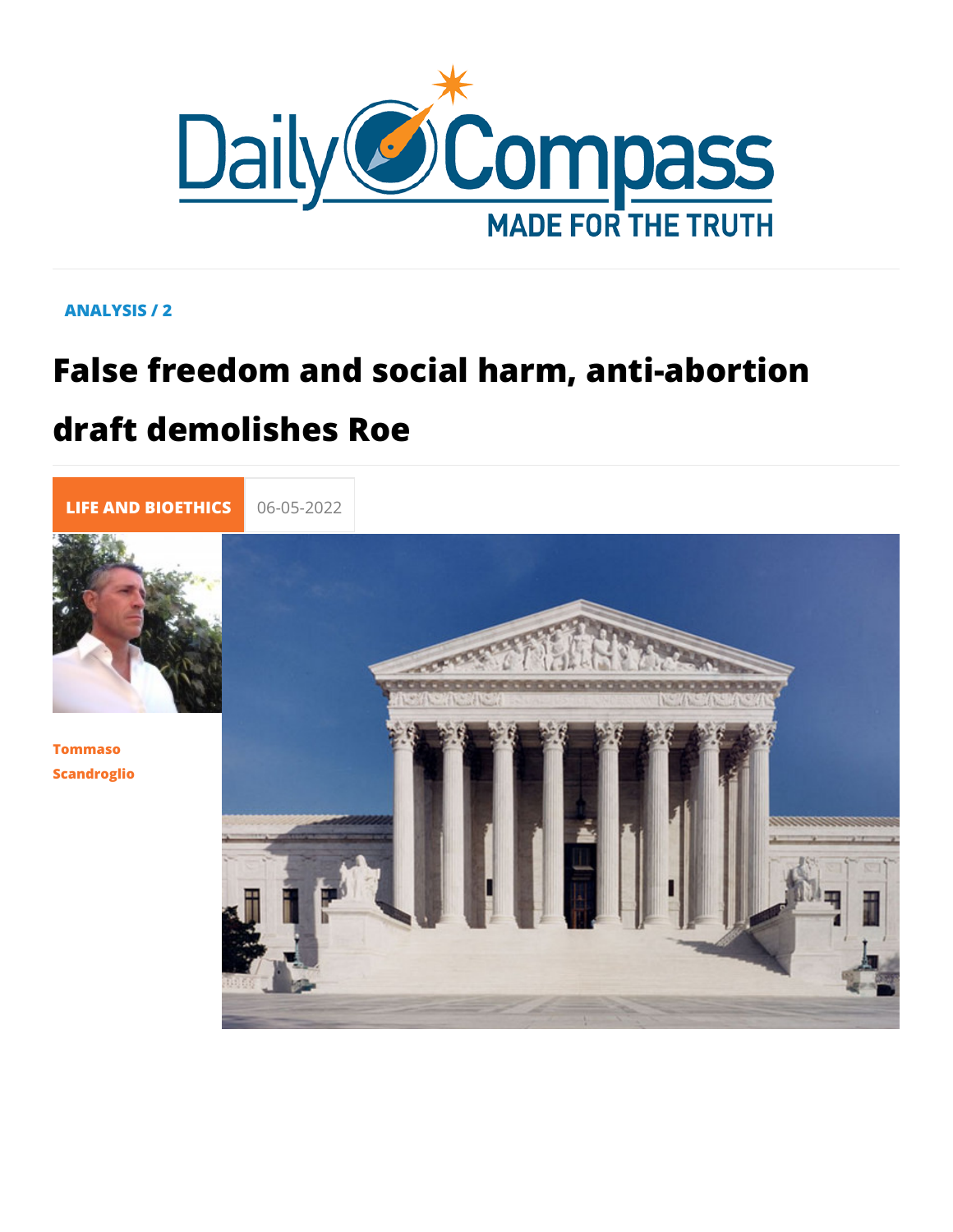*We continue with the second of two instalments (see first instalment here) regarding the analysis of the US Supreme Court's draft, which seeks to overturn both the 1973 Roe vs Wade ruling, which legalised abortion across the country, and the 1992 Casey vs Planned Parenthood ruling.*

\*\*\*

#### **STARE DECISIS**

Anticipating a likely objection from the pro-choice side, the judges who signed the draft argue that while it is true that case law precedents have a strong guiding value for future judicial decisions, especially in the Common Law legal system, this does not mean that the judge must remain bound by those precedents, but may overrule them if they find them erroneous: "When one of our constitutional decisions goes astray, the country is usually stuck with the wrong decision unless we correct our own mistake. [...] Therefore, in appropriate circumstances, we must be willing to reconsider and, if necessary, overrule constitutional decisions. [...] The Court has no authority to decree that an erroneous precedent is permanently exempt from evaluation under traditional *stare decisis* principles. A precedent of this Court is subject to the usual principles of *stare decisis*, under which adherence to precedent is the norm but not an inexorable command" (pp. 36, 64). This is confirmed by a long list of constitutional decisions that have overturned previous rulings. And so the Court today feels compelled to overrule the two rulings in question because "Roe's constitutional analysis was far outside the bounds of any reasonable interpretation of the various constitutional provisions to which it vaguely pointed. *Roe* was on a collision course with the Constitution from the day it was decided and Casey perpetuated its errors, and the errors do not concern some arcane corner of the law of little importance to the American people. [...] Together *Roe* and *Casey* represent an error that cannot be allowed to stand." (p. 40). This view of the Court was also shared in the past by several government administrations, which had asked six times for the Roe ruling to be overturned.

## **VIABILITY**

We have seen that the heart of the *Roe* and *Casey* judgments lies in the misinterpreted concept of freedom. The freedom to have an abortion, according to *Roe,* can be mitigated by the principle of viability of the foetus: if the foetus can survive outside the womb, the possibility of having an abortion is significantly restricted. This principle is completely unprecedented, a pure invention of the judges. Their colleagues today also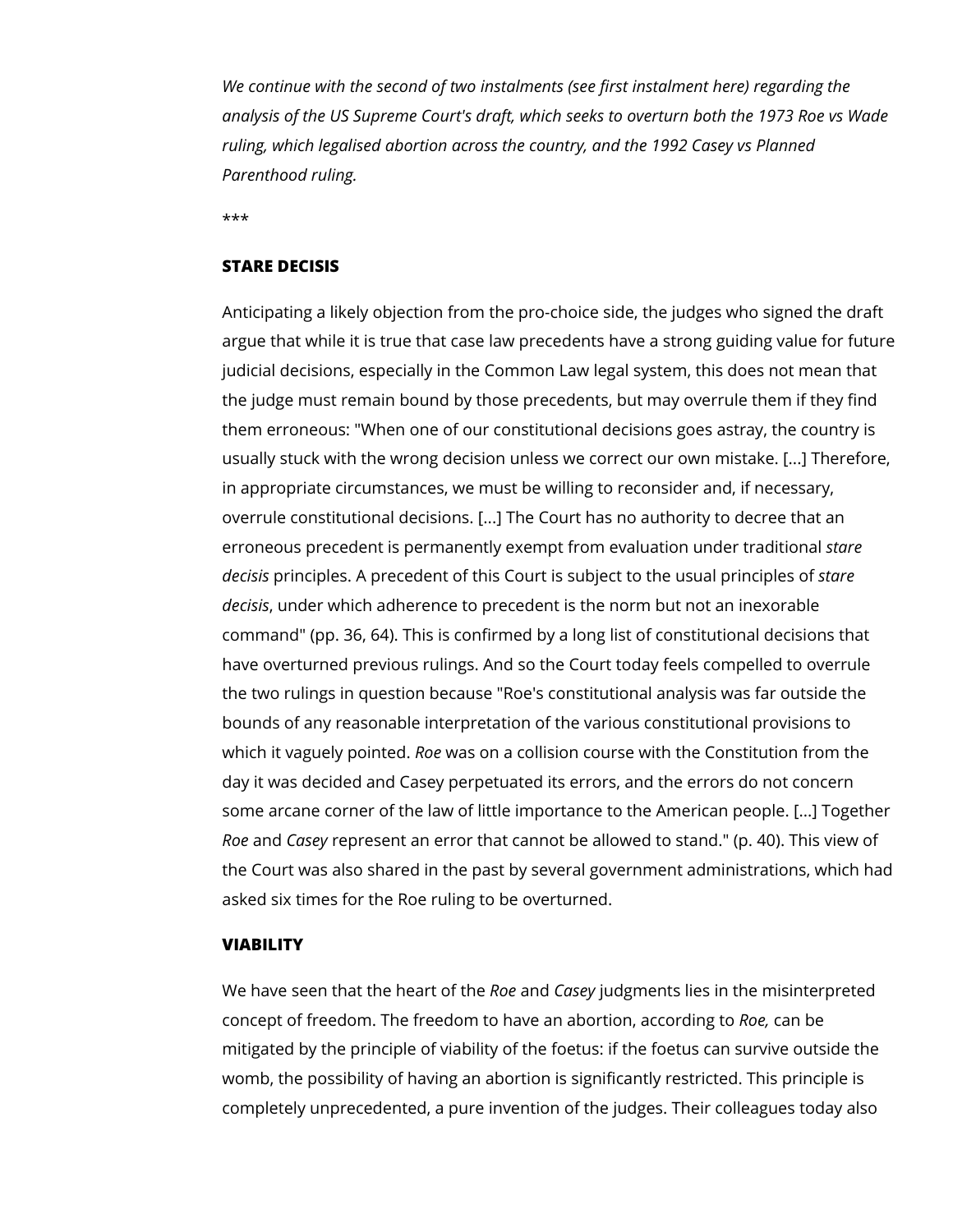comment: "It is very hard to see why viability should mark the point where 'personhood' begins" (p. 47), given that this *discrimen* regarding access to abortion could only mean that when a foetus is viable it is a person.

**The Court then states that at the time of** *Roe* the threshold for survivability was 28 weeks, whereas today it is 23-24. How can it be that the same foetus is protected differently if it came into existence yesterday or today? Moreover, even today viability depends on the equipment available in the various hospitals to which the woman avails herself. "On what ground could the constitutional status of a foetus depend on the pregnant woman's location?" (p. 48). Finally, viability is a criterion that is identified each time and with great uncertainty because it depends on many variables. But how can it be that the protection of life is so constitutionally uncertain? The *Casey* ruling then provided another constraint on the protection of nascent life: abortion laws must not impose "undue burdens" on a woman's right to abortion. Alito explains at length the absolute vagueness of the expression "undue burdens" which has

**SOCIAL HARM**

led to the most disparate jurisprudential decisions.

*Roe* and *Casey* caused deep social rifts: "Roe certainly did not succeed in ending division on the issue of abortion. On the contrary, Roe 'inflamed' a national issue that has remained bitterly divisive for the past half-century. [...] This Court's inability to end debate on the issue should not have been surprising. This Court cannot bring about the permanent resolution of a rancorous national controversy simply by dictating a settlement and telling the people to move on. Whatever influence the Court may have on public attitudes must stem from the strength of our opinions, not an attempt to exercise "raw judicial power". (pp. 64-65). "And far from bringing about a national settlement of the abortion issue, Roe and Casey have enflamed debate and deepened division. It is time to heed the Constitution and return the issue of abortion to the people's elected representatives (p. 6). On the legal front, too, things are no different: neither decision has ended debate over the issue of a constitutional right to obtain an abortion. Indeed, in this case, 26 States expressly ask us to overrule Roe and Casey and to return the issue of abortion to the people and their elected representatives (p. 64).

#### **POLITICAL CORRECTNESS**

The judges who signed the draft are keen to emphasise that the court cannot follow the mood of the people or political correctness. "We cannot allow our decisions to be affected by any extraneous influences such as concern about the public's reaction to our